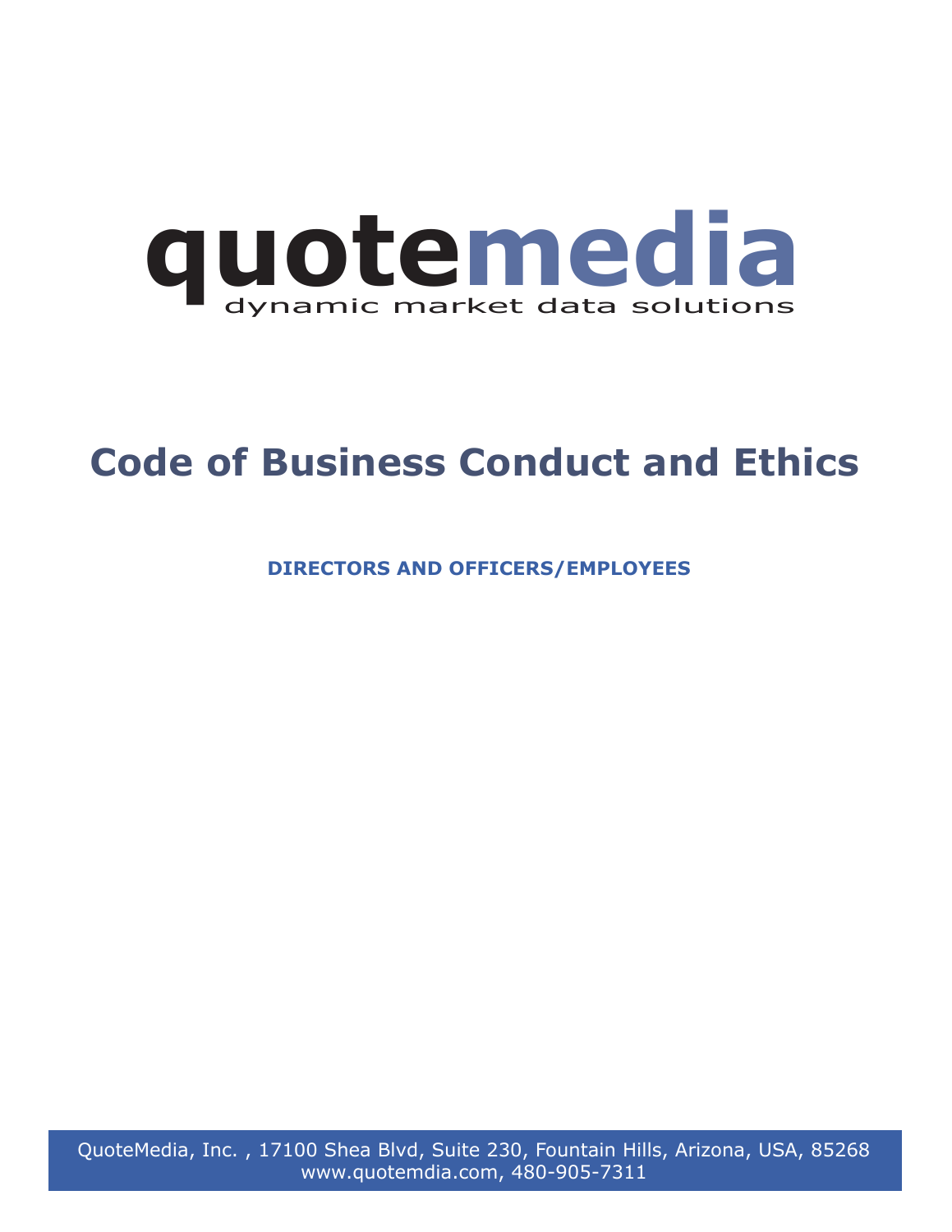#### **DIRECTORS AND OFFICERS/EMPLOYEES**

#### **INTRODUCTION**

This Code of Business Conduct and Ethics covers a wide range of business practices and procedures. It does not cover every issue that may arise, but it sets out basic principles to guide all employees (officers/employees) and Directors of the QuoteMedia, Inc ("Company") and any subsidiaries. All Company employees and Directors must conduct themselves accordingly and seek to avoid even the appearance of improper behavior. In appropriate circumstances, the Code should also be provided to and followed by the Company's agents and representatives, including consultants.

If a law conflicts with a policy in this Code, the employee or Director must comply with the law; however, if a local custom or policy conflicts with this Code, the employee or Director must comply with the Code. If an employee or Director has any questions about these conflicts, the employee or Director should ask the President how to handle the situation.

Any employee or Director who violates the standards in this Code will be subject to disciplinary action. If an employee or Director is in a situation that the employee or Director believes may violate or lead to a violation of this Code, the employee or Director should follow the guidelines described in Section 14 of this Code.

#### **1. Compliance with Laws, Rules, and Regulations**

Obeying the law, both in letter and in spirit, is the foundation on which this Company's ethical standards are built. All employees and Directors must respect and obey the laws of the cities, states, and countries in which the Company operates. Although not all employees and Directors are expected to know the details of these laws, it is important to know enough to determine when to seek advice from supervisors, managers, or other appropriate personnel.

#### **2. Conflicts of Interest**

A "conflict of interest" exists when an individual's private interest interferes in any way - or even appears to conflict - with the interests of the Company as a whole. A conflict situation can arise when an employee, officer, or Director takes actions or has interests that may make it difficult to perform his or her work on behalf of the Company in an objective and effective manner. Conflicts of interest may also arise when an employee, officer, or Director, or a member of his or her family, receives improper personal benefits as a result of his or her position in the Company. Loans to, or guarantees of obligations of, employees and their family members may create conflicts of interest.

It is almost always a conflict of interest for a Company employee to work simultaneously for a competitor, customer, or supplier. An employee is not allowed to work for a competitor as a consultant or board member. The best policy is to avoid any direct or indirect business connection with the Company's customers, suppliers, or competitors, except on the Company's behalf.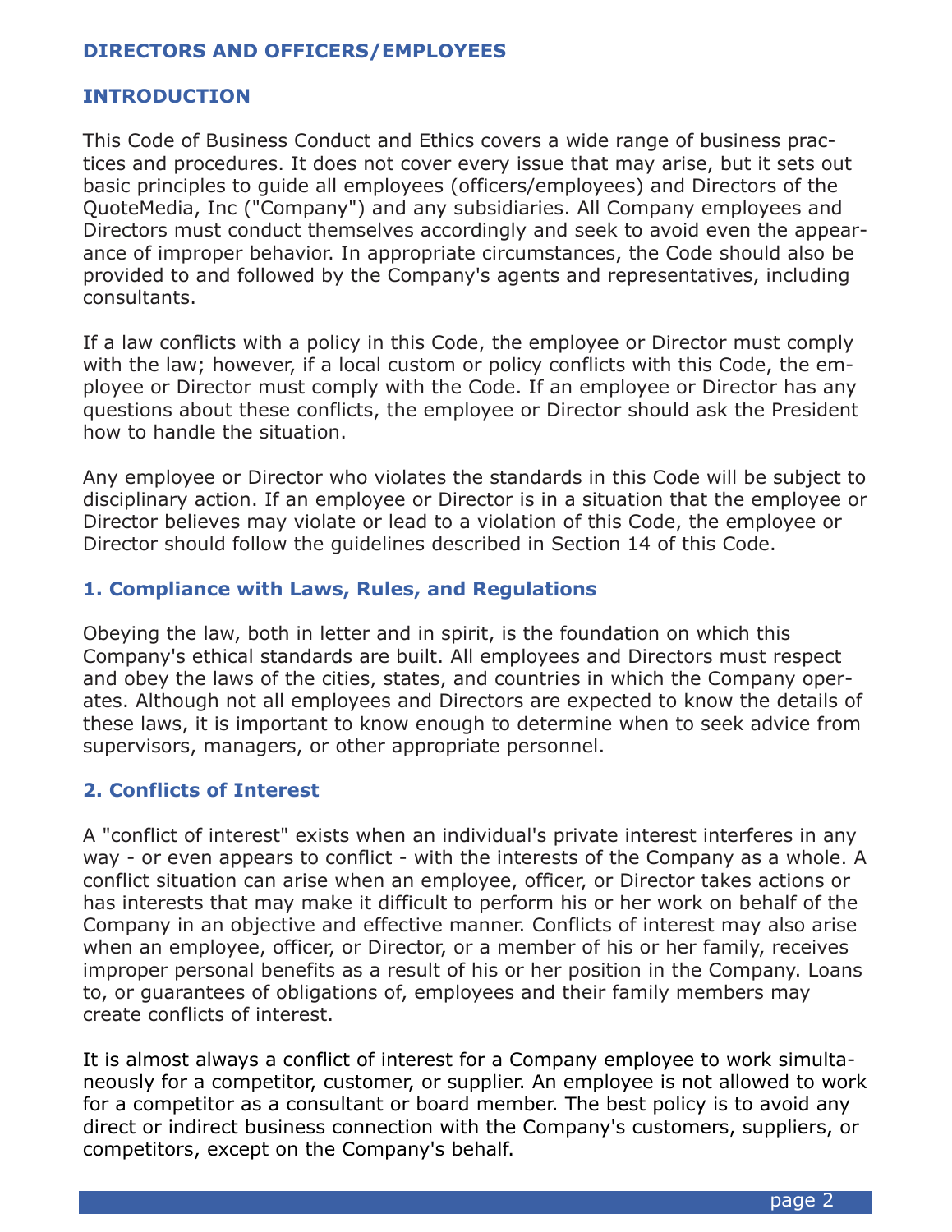Conflicts of interest are prohibited as a matter of Company policy, except under guidelines approved by the Board of Directors. Conflicts of interest may not always be clear-cut, so if a question arises, the employee or Director should consult with higher levels of management or the Company's internal auditor. Any employee, officer, or Director who becomes aware of a conflict or potential conflict should bring it to the attention of a supervisor, manager, or other appropriate personnel, or consult the procedures described in Section 14 of this Code.

# **3. Insider Trading**

Employees or Directors who have access to confidential information are not permitted to use or share that information for stock trading purposes or for any other purpose except the conduct of the Company's business. All non-public information about the Company should be considered confidential information. To use nonpublic information for personal financial benefit or to "tip" others who might make an investment decision on the basis of this information is not only unethical but also illegal. If a question arises, the employee or Director should consult the Company's President or refer to the Company's "Insider Trading Policy".

# **4. Corporate Opportunities**

Employees, officers, and Directors are prohibited from taking for themselves personally opportunities that are discovered through the use of corporate property, information, or position without the consent of the Board of Directors. No employee or Director may use corporate property, information, or position for improper personal gain, and no employee or Director may compete with the Company directly or indirectly. Employees, officers, and Directors owe a duty to the Company to advance its legitimate interests when the opportunity to do so arises.

# **5. Competition and Fair Dealing**

The Company seeks to outperform competitors fairly and honestly. The Company seeks competitive advantages through superior performance, never through unethical or illegal business practices. Stealing proprietary information, possessing trade secret information that was obtained without the owner's consent, or inducing such disclosures by past or present employees of other companies is prohibited. Each employee, officer, and Director should endeavor to respect the rights of and deal fairly with the Company's customers, suppliers, competitors, and employees. No employee, officer, or Director should take unfair advantage of anyone through manipulation, concealment, or abuse of privileged information, misrepresentation of material facts, or any other intentional unfair-dealing practice.

To maintain the Company's valuable reputation, compliance with the Company's quality processes and safety requirements is essential. In the context of ethics, quality requires that the Company's products and services meet reasonable customer expectations. All inspection and testing documents must be handled in accordance with all applicable regulations.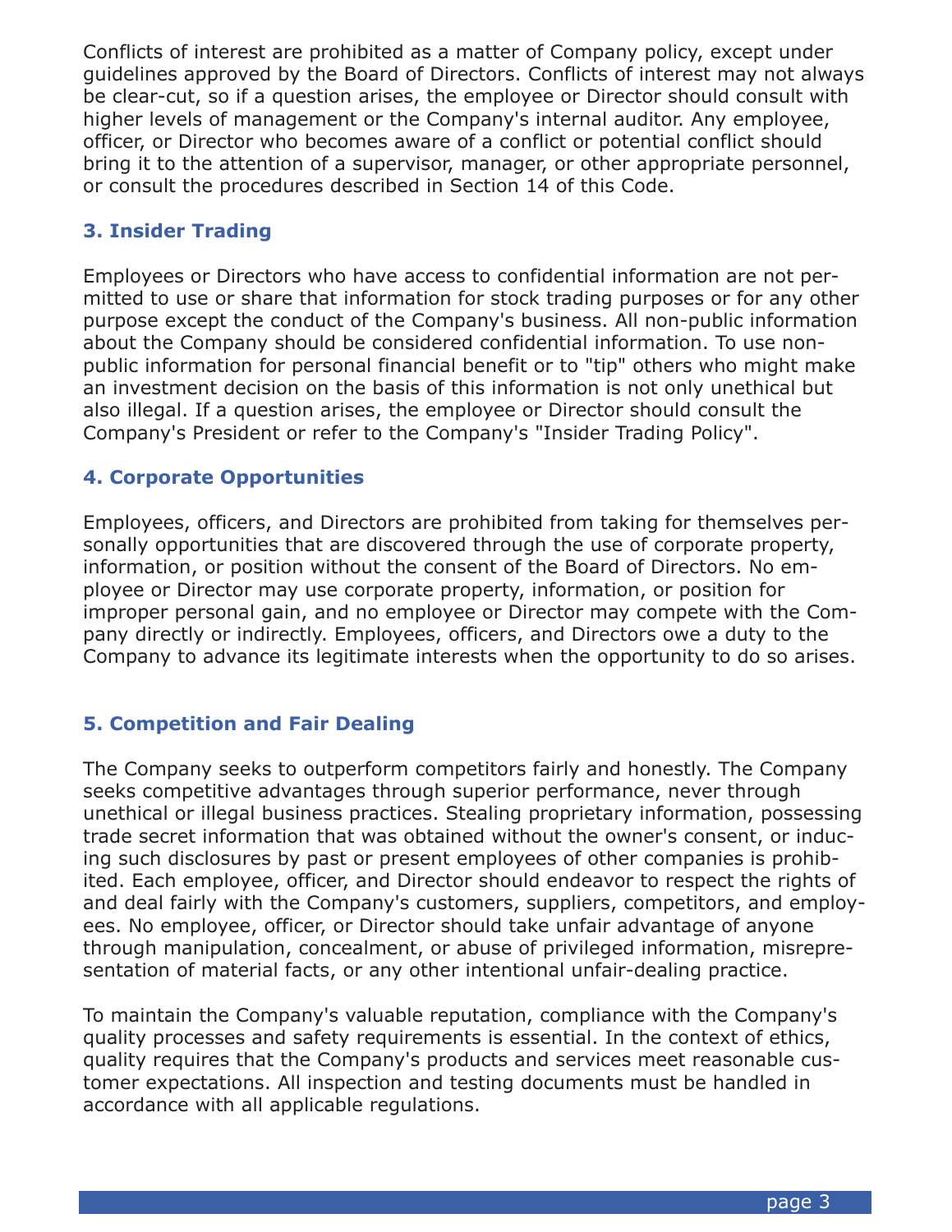The purpose of business entertainment and gifts in a commercial setting is to create good will and sound working relationships, not to gain unfair advantage with customers. No gift or entertainment should ever be offered, given, provided, or accepted by any Company employee, family member of an employee, or agent unless it (1) is not a cash gift, (2) is consistent with customary business practices, (3) is not excessive in value, (4) cannot be construed as a bribe or payoff, and (5) does not violate any laws or regulations. An employee should discuss with his or her supervisor any gifts or proposed gifts that the employee is not certain are appropriate.

#### **6. Discrimination and Harassment**

The diversity of the Company's employees is a tremendous asset. The Company is firmly committed to providing equal opportunity in all aspects of employment and will not tolerate any illegal discrimination or harassment or any kind. Examples include derogatory comments based on racial or ethnic characteristics and unwelcome sexual advances.

#### **7. Health and Safety**

The Company strives to provide each employee with a safe and healthful work environment. Each employee has responsibility for maintaining a safe and healthy workplace for all employees by following safety and health rules and practices and reporting accidents, injuries, and unsafe equipment, practices, or conditions. Violence and threatening behavior are not permitted. Employees should report to work in condition to perform their duties, free from the influence of illegal drugs or alcohol. The use of illegal drugs in the workplace will not be tolerated.

#### **8. Record-Keeping**

The Company requires honest and accurate recording and reporting of information in order to make responsible business decisions. Many employees regularly use business expense accounts, which must be documented and recorded accurately. If an employee is not sure whether a certain expense is legitimate, the employee should ask his or her supervisor or the Company's Chief Operating Officer. All of the Company's books, records, accounts, and financial statements must be maintained in reasonable detail, must appropriately reflect the Company's transactions, and must conform both to applicable legal requirements and to the Company's system of internal controls. Business records and communications often become public, and the Company and its employees should avoid exaggeration, derogatory remarks, guesswork, or inappropriate characterizations of people and companies that can be misunderstood. This applies equally to e-mail, internal memos, and formal reports. Records should always be retained or destroyed according to the Company's record retention policies. In accordance with those policies, in the event of litigation or governmental investigation, employees or Directors must consult with the Company's President before taking any action because it is critical that any impropriety or possible appearance of impropriety be avoided.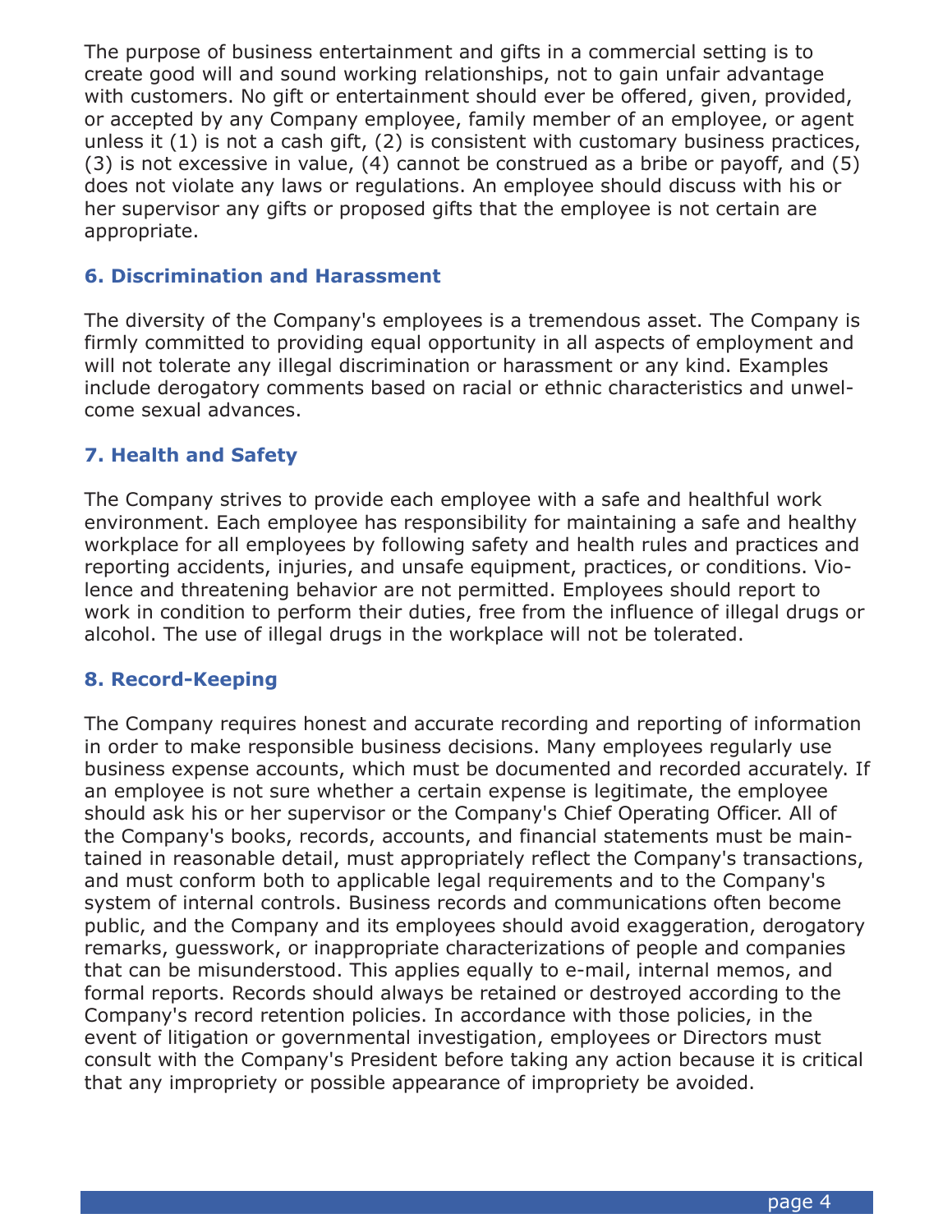# **9. Confidentiality**

Employees, officers, and Directors must maintain the confidentiality of confidential information entrusted to them by the Company or its customers, except when disclosure is authorized by an executive officer or required or mandated by laws or regulations. Confidential information includes all non-public information that might be of use to competitors or harmful to the Company or its customers, if disclosed. It also includes information that suppliers and customers have entrusted to us. The obligation to preserve confidential information continues even after employment ends.

### **10. Protection and Proper Use of Company Assets**

All employees, officers, and Directors should endeavor to protect the Company's assets and ensure their efficient use. Theft, carelessness, and waste have a direct impact on the Company's profitability. Any suspected incident of fraud or theft should be immediately reported for investigation. Company assets should be used for legitimate business purposes and should not be used for non-Company business, though incidental personal use may be permitted. The obligation of employees to protect the Company's assets includes its proprietary information. Proprietary information includes intellectual property, such as trade secrets, patents, trademarks, and copyrights, as well as business, marketing and service plans, engineering and manufacturing ideas, designs, databases, records, salary information, and any unpublished financial data and reports. Unauthorized use or distribution of this information would violate Company policy. It could also be illegal and result in civil or even criminal penalties.

#### **11. Payments to Government Personnel**

The U.S. Foreign Corrupt Practices Act prohibits giving anything of value, directly or indirectly, to officials of foreign governments or foreign political candidates in order to obtain or retain business. It is strictly prohibited to make illegal payments to government officials of any country. In addition, the U.S. government has a number of laws and regulations regarding business gratuities that may be accepted by U.S. government personnel. The promise, offer, or delivery to an official or employee of the U.S. government of a gift, favor, or other gratuity in violation of these rules would not only violate Company policy but could also be a criminal offense. State and local governments, as well as foreign governments, may have similar rules.

#### **12. Waivers of the Code of Business Conduct and Ethics**

Any waiver of this Code for executive officers or Directors may be made only by the Board or a Board committee and will be promptly disclosed to stockholders as required by law or stock exchange regulation.